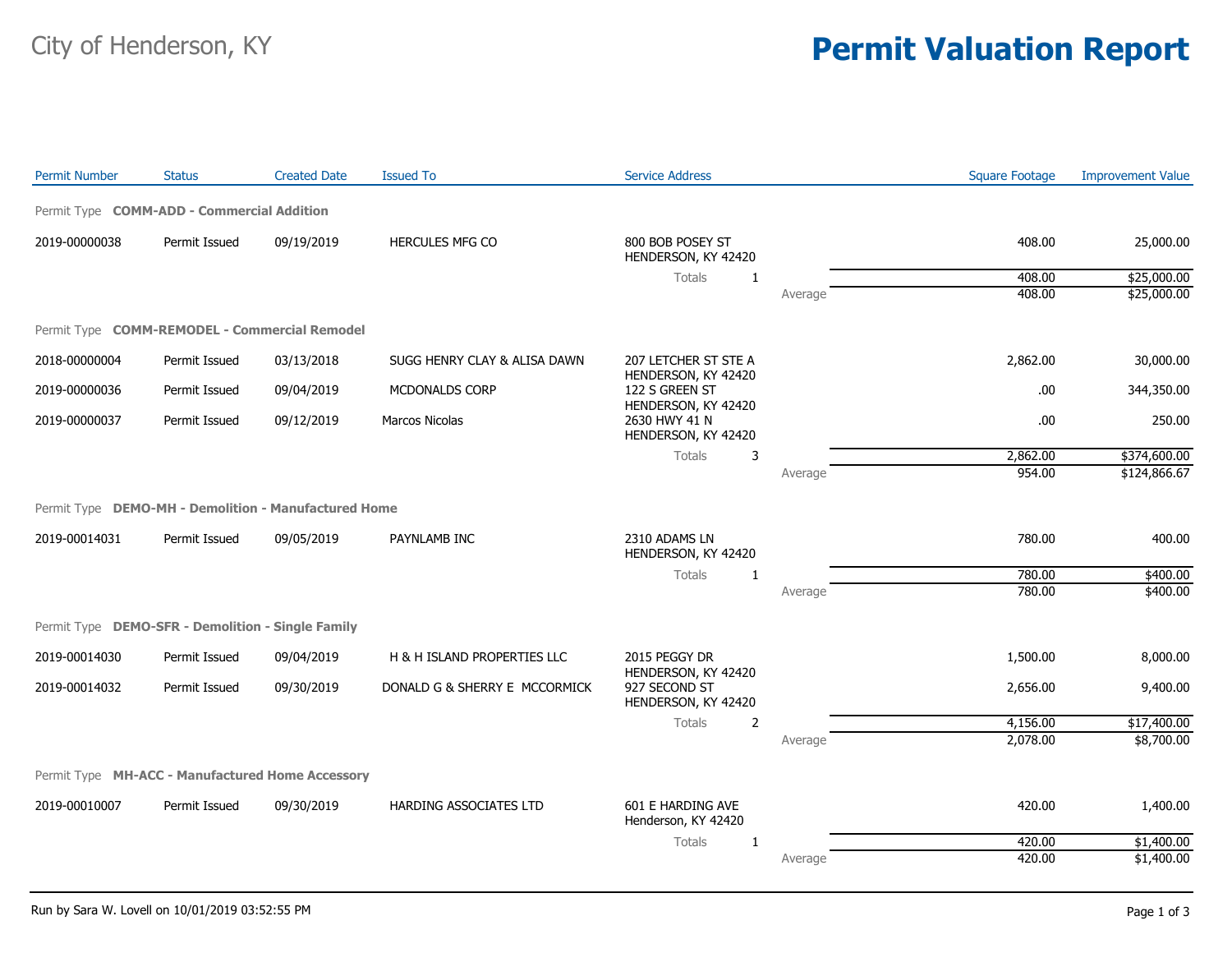## City of Henderson, KY **Permit Valuation Report**

| <b>Permit Number</b>                                 | <b>Status</b>   | <b>Created Date</b> | <b>Issued To</b>                              | <b>Service Address</b>                                            |         | <b>Square Footage</b> | <b>Improvement Value</b> |
|------------------------------------------------------|-----------------|---------------------|-----------------------------------------------|-------------------------------------------------------------------|---------|-----------------------|--------------------------|
| Permit Type SFR-ACC - Single Family Accessory        |                 |                     |                                               |                                                                   |         |                       |                          |
| 2019-00005056                                        | Permit Issued   | 08/29/2019          | THARP MARGARETT J                             | 306 RETTIG RD                                                     |         | .00                   | 17,500.00                |
| 2019-00005057                                        | Permit Issued   | 09/04/2019          | SHELTON SYLVIA B                              | HENDERSON, KY 42420<br>1131 BURRIS ST                             |         | 96.00                 | 2,000.00                 |
| 2019-00005058                                        | Permit Issued   | 09/05/2019          | KAREN A HINES                                 | HENDERSON, KY 42420<br>382 W FOX HOLLOW RUN                       |         | 192.00                | 2,900.00                 |
| 2019-00005059                                        | Permit Issued   | 09/10/2019          | William Johnson                               | HENDERSON, KY 42420<br>4019 DEEPWOOD DR                           |         | 416.00                | 4,000.00                 |
| 2019-00005060                                        | Permit Issued   | 09/10/2019          | GAGE TIMOTHY B & MICHELE L                    | HENDERSON, KY 42420<br>390 W FOX HOLLOW RUN                       |         | 512.00                | 30,000.00                |
| 2019-00005063                                        | Permit Complete | 09/18/2019          | Kent LaFlair                                  | HENDERSON, KY 42420<br>2817 TIPPICANOE TRL                        |         | 160.00                | 3,495.00                 |
| 2019-00005065                                        | Permit Issued   | 09/18/2019          | KUESTER MARK A & DONNA J                      | HENDERSON, KY 42420<br>434 CHIMNEY HILL LN<br>HENDERSON, KY 42420 |         | 280.00                | 4,500.00                 |
| 2019-00005069                                        | Permit Issued   | 09/25/2019          | KLOKE JOHN W & SARAH E                        | 959 VILLAGE DR<br>HENDERSON, KY 42420                             |         | 160.00                | 3,500.00                 |
|                                                      |                 |                     |                                               | <b>Totals</b><br>8                                                |         | 1,816.00              | \$67,895.00              |
|                                                      |                 |                     |                                               |                                                                   | Average | 227.00                | \$8,486.88               |
| Permit Type SFR-ADD - Single Family Addition         |                 |                     |                                               |                                                                   |         |                       |                          |
| 2019-00005066                                        | Permit Issued   | 09/20/2019          | SAWYER HENRY O                                | 179 S HWY 2084 GARAGE<br>HENDERSON, KY 42420                      |         | 240.00                | 15,000.00                |
|                                                      |                 |                     |                                               | Totals<br>$\mathbf{1}$                                            |         | 240.00                | \$15,000.00              |
|                                                      |                 |                     |                                               |                                                                   | Average | 240.00                | \$15,000.00              |
| Permit Type SFR-NEW - Single Family New Construction |                 |                     |                                               |                                                                   |         |                       |                          |
| 2019-00005068                                        | Permit Issued   | 09/24/2019          | Habitat for Humanity                          | 218 S ADAMS ST<br>HENDERSON, KY 42420                             |         | 1,096.00              | 110,000.00               |
|                                                      |                 |                     |                                               | Totals<br>1                                                       |         | 1,096.00              | \$110,000.00             |
|                                                      |                 |                     |                                               |                                                                   | Average | 1,096.00              | \$110,000.00             |
| Permit Type SFR-REMODEL - Single Family Remodel      |                 |                     |                                               |                                                                   |         |                       |                          |
| 2019-00005067                                        | Permit Issued   | 09/23/2019          | PRITCHETT AARON GREGORY &<br><b>MELISSA L</b> | 334 S MAIN ST<br>HENDERSON, KY 42420                              |         | .00                   | 150,000.00               |
|                                                      |                 |                     |                                               | Totals<br>$\mathbf{1}$                                            |         | 0.00                  | \$150,000.00             |
|                                                      |                 |                     |                                               |                                                                   | Average | 0.00                  | \$150,000.00             |